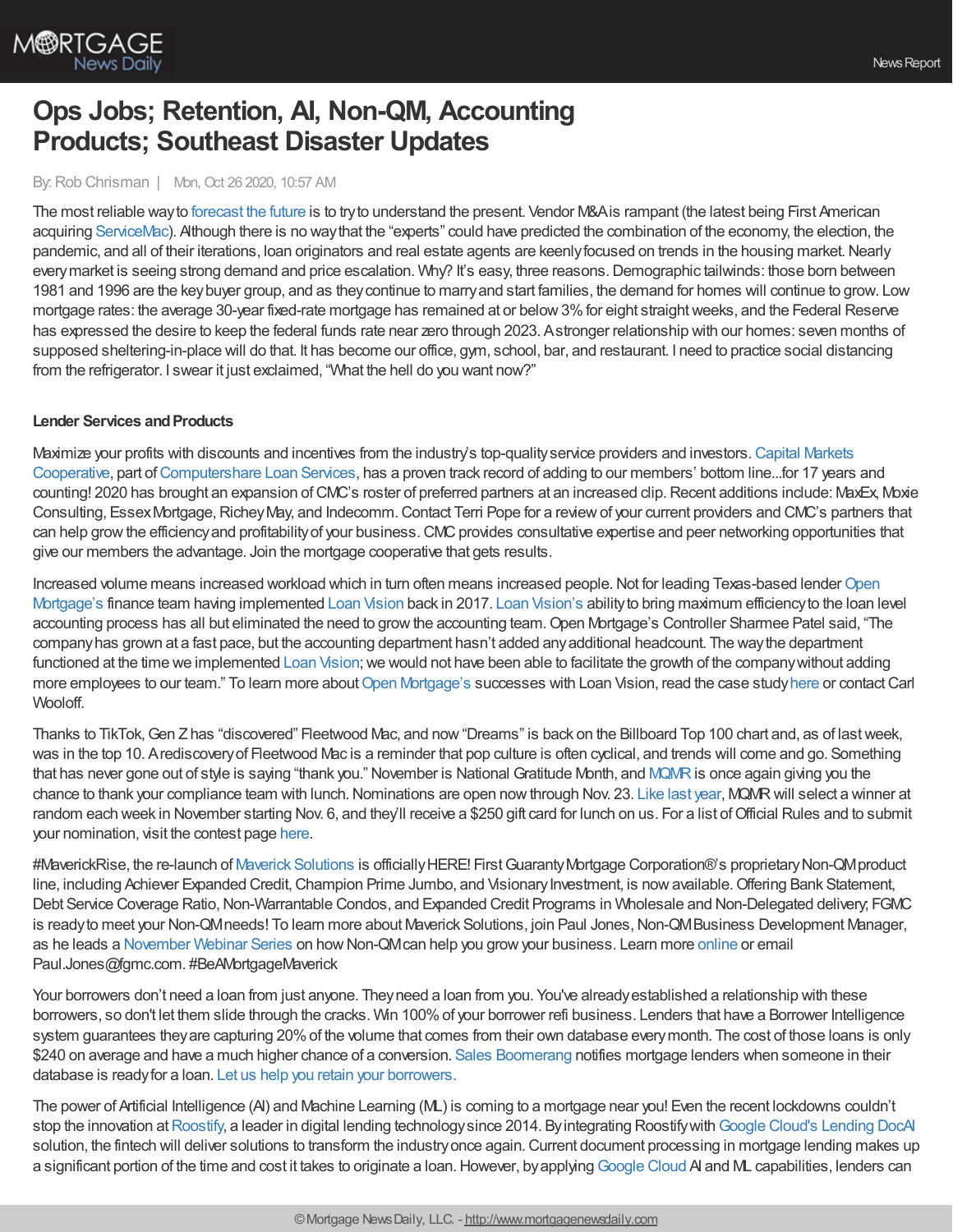

nowhandle mortgage applications faster and more effectively. To learn howthis newsolution can save you time and money, click [here](https://www2.roostify.com/l/273232/2020-10-14/b1246z) to request a demo!

# **LOAdvice**

With refinance volume expected to drop by 50% in 2021, there will be a lot of originators left wanting for more business. Thankfully, there are strategies originators can implement nowto insulate themselves from market constriction. "Originators should invest in their relationships, in developing good habits, and in their personal brand," says MortgageSAT director Mike Seminari. "Now is time for originators to actively build upon their successes in pursuit of a long-term growth model." Seminari suggests steps originators can take to invest in their longterm goals in his new MortgageSAT Tip, "Originator Strategies for Surviving Market Constriction."

# **Southeast Disaster Updates**

The pandemic, and the reaction to it, continues to dominate the news. No one ever wants anyone to die, but let's be blunt. In the United States there are 330,000,000 million people, and in a "normal" year 2,800,000 of us die. This is roughly7,671 per day, or 0.002%. The question health care and statisticians ask is ifCOVIDraises that mortalitylevel. Meanwhile, "physical" disasters continue to strike, and investors and lenders react.

Click [here](https://www.fema.gov/disaster-responses) to viewFEMA's updates. In response to Hurricane Delta, FEMAhas issued declaration Louisiana Hurricane Delta [\(DR-4570-LA\).](https://www.fema.gov/disaster/4570) On October 21st, with Public Notice No. 1 FEMA provided an Incident Period End Date of 9/28/2020 for Florida counties affected by Hurricane Sally. In response to Hurricane Sally, the Federal Emergency Management Agency (FEMA) has issued declaration Florida Hurricane Sally (DR-4564-FL), in addition to ongoing declaration Alabama Hurricane Sally (DR-4563-AL). Individual Assistance has been approved for the counties Bay, Escambia, Okaloosa, Santa Rosa, and Walton. With Amendment No. 3, issued on 10/9/2020, to [DR-4563,](https://www.fema.gov/disaster/4563) FEMAprovided an Incident Period End Date of 9/16/2020 for Alabama counties affected byHurricane Sallyfrom 9/14/2020 to 9/16/2020.

Looking at disaster events, Freddie Mac issued a [reminder](https://freddiemac.gcs-web.com/news-releases/news-release-details/freddie-mac-confirms-disaster-relief-options-homeowners) to mortgage servicers of its disaster relief policies for homeowners as Hurricane Delta approaches Louisiana and other northern Gulf Coast states. Freddie Mac's disaster relief options are available to homeowners whose homes or places of employment are located in presidentially-declared Major Disaster [Areas](https://www.fema.gov/disasters) where federal individualassistance programs are made servicers that its disaster relief options. Additionally, servicers are reminded that are available to affected homeowners outside the declared disaster areas if their home incurs a disaster-related insured loss that impacts their abilityto make their mortgage payment available to affected individuals and households.

loanDepot's newest [announcement](https://portal.ldwholesale.com/portaldocs/communication/LDW_WNTW_10_12_20.pdf) covers the Disaster Announcement in Florida, and [announcement](https://portal.ldwholesale.com/portaldocs/communication/LDW_WNTW_09_28_20.pdf) covers the Alabama Disaster Announcement. Hurricane Delta in Louisiana hitting the parishes of Acadia, Calcasieu, Cameron, Jefferson Davis, Vermillion is included in loanDepot Wholesale's [Disaster](https://portal.ldwholesale.com/Default.aspx?returnUrl=%252fportaldocs%252fyoda%252fwholesale%252findex.htm%253ftarget%253dcorp_summary) Center for more details. IoanDepot Wholesale monitored the impact of Hurricane Sally and provided updates as additional information becomes available.

Wells Fargo Funding reminded correspondent sellers theymust followits disaster policies for all properties located in counties identified by FEMA. Disaster policies are effective with the FEMA Declaration Date or applicable amendment date. Regardless of whether FEMA has formallydeclared a disaster, transactions with material damage to the collateral must complywith the published Disaster PolicyGuidelines in Wells' Seller Guide. In addition to the policies outlined in Seller Guide sections 750.09: Disaster Policy, 820.19: Disaster Policy, and 825.14: Propertyand Appraisals – Disasters, at a minimum, Wells Fargo Funding requires a Seller's certification executed bya person employed bythe lender, butwho will not receive direct compensation from the subject transaction, stating an acceptable inspection of the propertywas completed subsequent to the disaster and no material damage was identified. FHAand VALoans must followFHA/VA guidance.

AmeriHome issued a reminder to Sellers that theyare responsible for determining potential impact to a propertylocated in an area where a disaster is occurring or has occurred. Irrespective ofwhether a propertywas included in the area covered bythe declaration. If a Seller has reason to believe that a propertymight have been damaged in a disaster the Seller must take appropriate action to ensure that the property is free from damage and meets AmeriHome requirements at the time of purchase.

AmeriHome is requiring Disaster inspections for impacted counties and parishes. Sellers are reminded that theyare responsible for determining potential impact to a property located in an area where a disaster is occurring or has occurred. Irrespective of whether a propertywas included in the area covered bythe declaration. If a Seller has reason to believe that a propertymight have been damaged in a disaster the Seller must take appropriate action to ensure that the propertyis free from damage and meets AmeriHome requirements at the time of purchase by AmeriHome. Employment re-verification requirements for declared disaster areas are not necessary at this time.

First Community Mortgage Correspondent posted a disaster announcement for DA-20-8 [Louisiana](https://kc.fcmpartners.com/2020/10/disaster-announcement-da-20-8-louisiana-hurricane-delta/) Hurricane Delta.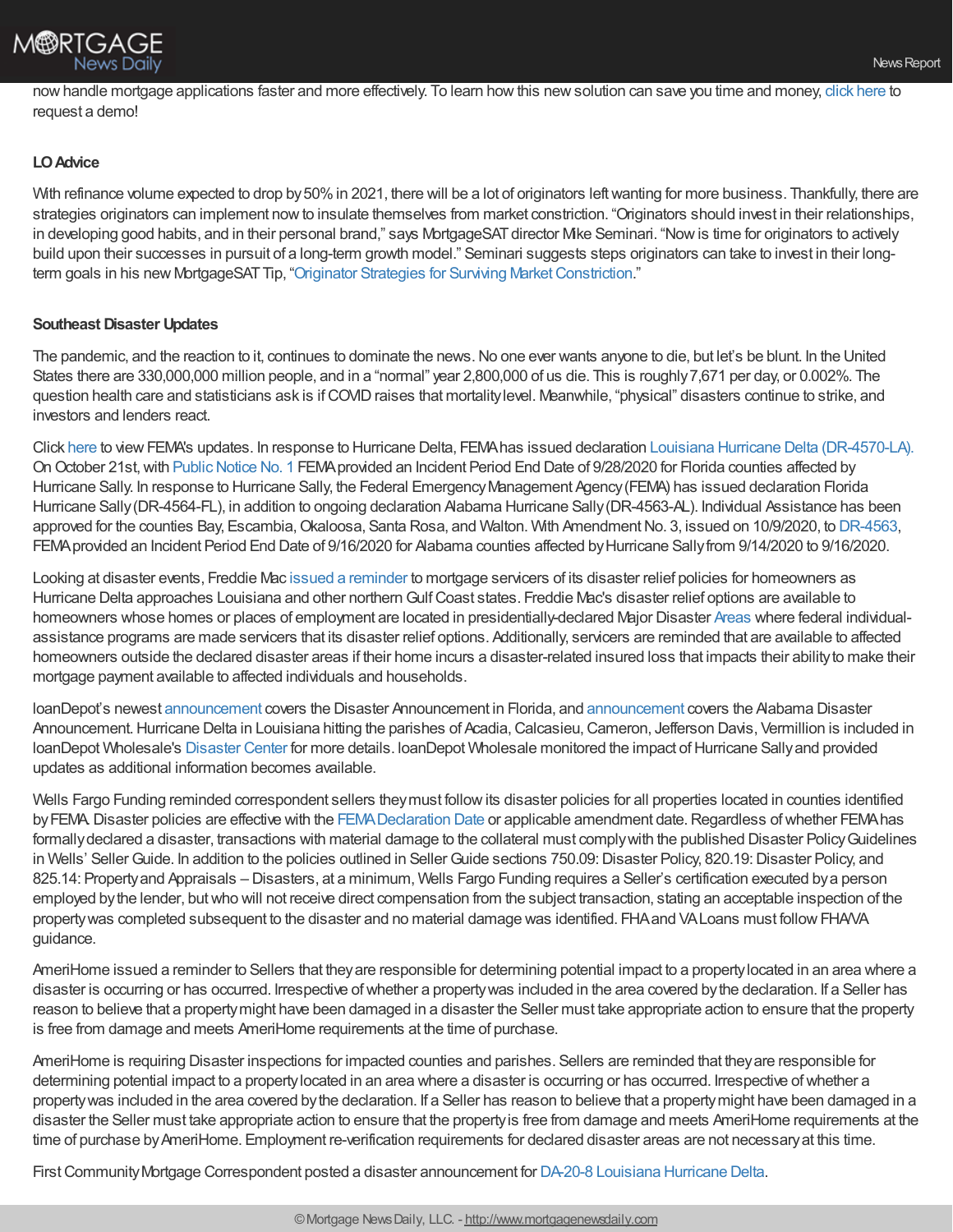

For loans submitted with an appraisal dated on or before the incident period end date or for those submitted without an appraisal, Sun West will require an interior and exterior inspection prior-to-funding or purchase of any loans with subject properties that are determined to be at risk. The inspection must verifythat the propertyis sound, habitable and in the same condition as when itwas appraised. Partners can access Sun West Seller Guide under HELP section in [sunsoft](http://trk.cp20.com/click/4gri-2bc2bt-s3yco1-i4wd1l2/). Notes: Only licensed and state certified appraisers may be used to complete the inspections. If there is any damage to the property, the repairs must be completed prior to SWMC closing/purchasing the loan. For VAIRRRLs, VAdoes not permit the Veteran to be charged for the Appraisal Fee. Please refer to Sun West Forward Mortgage Seller Guide (Section 404.07) and Sun West Reverse Mortgage Seller Guide (Section 3.23) for more details.

Flagstar Bank updated Hurricane Sallyinformation in Memo [20092](https://www.flagstar.com/content/dam/tpo/sellers-guide/announcements/20092.pdf).

Carrington Mortgage Services posted [Announcement](https://www.carringtoncorrespondent.com/announcement-20-0064-fema-disaster-declaration-for-florida/?utm_campaign=B2B%253A%20Correspondent&utm_medium=email&_hsmi=96732059&_hsenc=p2ANqtz-9Y07PLmK93W0ChNnmzyOgBBeAX9QyilousgqsqifkO6fW30ZHTBXn0ULpq9SI8oyfwNqZFdDIzU9ACs5kOHPMa_nA9wS2hKT1t4CgQQsEMJi5dZMA&utm_content=96732059&utm_source=hs_email) 20-0064 regarding the FEMADisaster Declaration for Florida.

# **Capital Markets**

Last week delivered the same mixed bag of economic news that we've come to expect. Hopes are for a robust rebound in GDP when Q3 numbers are released on Thursday.Overseas,China grew4.9 percent year-over-year in the third quarter while in Europe a resurgence of Covid-19 as well as uncertaintyaround Brexit are potential headwinds to recoveryin the second half of 2020. Similarly, the USis facing uncertaintyaround fiscal stimulus as well as an increase in coronavirus. Existing home sales jumped in September while supplyremains at a verytight 2.7 months' worth. The tight supplyhas driven existing home prices up almost 15 percent from one year ago.Housing starts reflected the renewed interest in the suburban lifestyle as single familystarts increased 8.5 percentwhile multifamilystarts fell 16.3 percent. Mortgage applications declined in the week endingOctober 16; possiblya reflection of the tight supplybut apps remain 23.1 percent above their levels from one year ago as the rate on the 30-year fixed averaged 3.02 percent. There are onlytwo more FOMC meetings left in 2020 and one of them is nextweek.**Nochanges are expectedtomonetarypolicy.**

Politically, "waiting to exhale" sums it up. That's been the recent storyfor the bond market **aswe get closer andcloser tothe election**. Though, rates do continue to inch downward. Lastweekwas a long one on Capitol Hill, and ended with no agreement on stimulus (uh, familiar) with both sides blaming the other for stalling negotiations. Fridaythe UMBS30 basis closed wider and U.S. Treasuries closed mixed on the day, though the 10-year yield was up +10 bps on the week as the yield curve steepened dramatically. The preliminary Markit Manufacturing PMI for October ticked up marginally in September while the preliminary Markit Services PMI rose further into expansionary territory.

Lots of housing news this week! This week's economic calendar begins shortlywith a trio of releases later this morning: the Chicago Fed National Activity Index for September, Dallas Fed Texas manufacturing for October and September New Home Sales. **Tomorrow is a little busier**, with September Durable Orders, October's FHFA Housing Price Index, the latest S&P Case-Shiller Home Price Index and October Consumer Confidence. Wednesday only has the usual weekly MBA Mortgage Index before Thursday sees Advance Q3 GDP, the latest jobless claims, monetarypolicydecisions from the BoJ and ECB, and September Pending Home Sales. The week closes with September Personal Income and Spending, PCE Prices, October Chicago PMI, and final October Michigan Consumer Sentiment Survey. Regarding MBSdemand, todayis the largest support on the current schedule with **the Desk purchasing\$7.6 billion.**Over \$6 billion of thatwill be in UMBS30 2%and 2.5%. The first and third operations are for \$3 billion with \$1.5 billionGNII 2%and 2.5%in between. We begin todaywith Agency MBS prices up/better by nearly.125 and the 10-year yielding .81 after closing last week at 0.84%; I guess rates were tired of going up.

#### **Employment**

eRESI [Mortgage](http://eresimortgage.com/) is expanding and selectivelyhiring driven Account Executives and Underwriters that can applytheir experiences and take the next step onto the buy/investment side of the industry. Individual(s) should have at least 5+ years' experience within the residential mortgage industry. eRESI is an active investor in the Non-Agencywhole loan market and backed bya well-capitalized private entity(\$30 billion+). Come join a fast-growing and employee focused company to take your career to the next level! If qualified and want to learn more, please contact Stephanie Morales.

[Carrington](https://www.carringtonmortgage.com/) Mortgage Services continues to hit records and is looking to expand its Non-Delegated products offerings nationwide. As such, Carrington is seeking National Director of Sales for its Non-Delegated Correspondent channel. The position comes with a very aggressive comp plan including base salaryand incentives. If interested please contact John Cervantes.